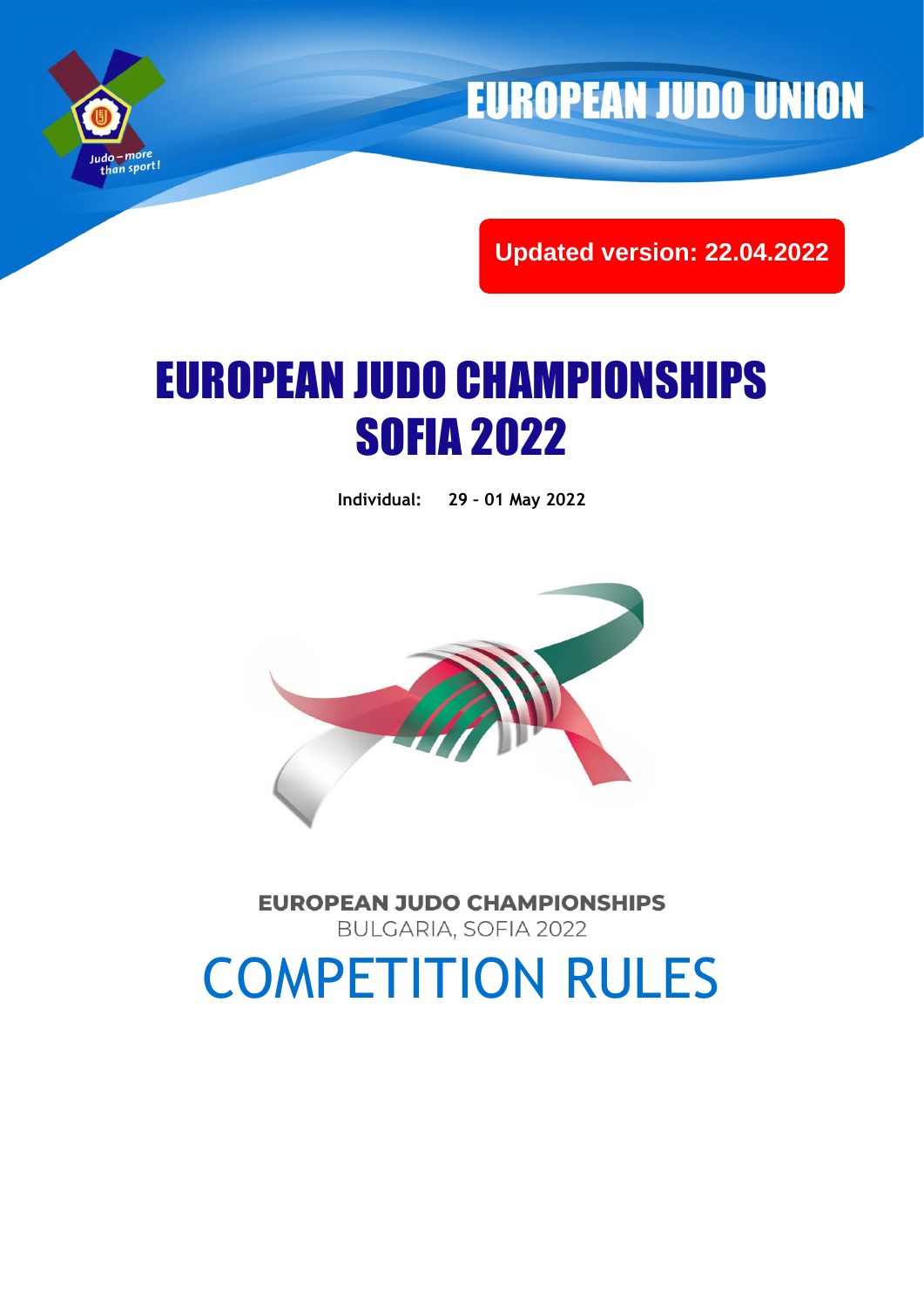

# **WORDS OF WELCOME**



**Otto Kneitinger** President European Judo Union

#### Dear Judo Family!

Together we have always managed to adapt and overcome difficulties, and over the past 2 years we remained strong and stood united. This spring people all over Europe are again experiencing a rich and challenging range of emotions while several federations inside the EJU are affected by a tragic conflict. Our judo philosophy teaches us to remain dedicated to our sport and Olympic values: to respect each other, to embrace each other, even if your countries are divided by conflict. The European Judo Union is very thankful to everyone who stands and supports the people in need, who keeps our judo community united and strong.

This year the European Championships will take place in Sofia and will be a dream-cometrue for the European Judo Union and Bulgarian Judo Federation marking two years of preparation towards this flagship event.

On behalf of the European Judo Union I would like to thank the Bulgarian Prime Minister and the Sport Ministry of Bulgaria who have shown their commitment and valuable attention to judo. Our thanks and gratitude go to the Bulgarian Judo Federation and Organising committee for their courage and hard work in staging these Championships and ensuring excellent and safe conditions to welcome European judoka and spectators.

I wish all participants, organisers, volunteers and spectators a peaceful, progressive and spectacular competition. I am sure our European athletes will show their finest qualities as judoka with 2 months remaining before the beginning of the 2024 Olympic qualification period.

Let's enjoy judo and let's demonstrate to the entire world that unity and solidarity must prevail in every situation, as the judo principles teach us so!



**Rumen Stefanov Stoilov** President Bulgarian Judo Federation

On behalf of the Bulgarian Judo Federation, I'm glad to welcome participants, guests and visitors to the European Judo Championships in Sofia.

It is a big honour for Bulgaria to host all talented and strongest athletes in the beginning of the preparations for the next Olympic Games in Paris 2024 and at the eve of Olympic qualification. We are hopeful that everyone attending would have a great event and pleasant stay.

I would like to express my particular thanks to Mr. Sergey Soloveychik and European Judo Union for giving us the trust in April 2019. I am very much grateful to Mr. Otto Kneitinger and EJU team for the support given to our federation. I take this opportunity to thank the former Prime Minister of Bulgaria Mr. Boyko Borisov and the Ministry of Youth and Sports represented by Mr. Krassen Kralev , as well as all partners. This event could not have happened without their support.

The world is currently again facing unprecedented times, sport and sporting events are especially affected. Despite this, judo and sport remain a source of joy and a symbol of unity across the globe. I wish all of us good health, strong spirit and an enjoyable moments in Sofia!

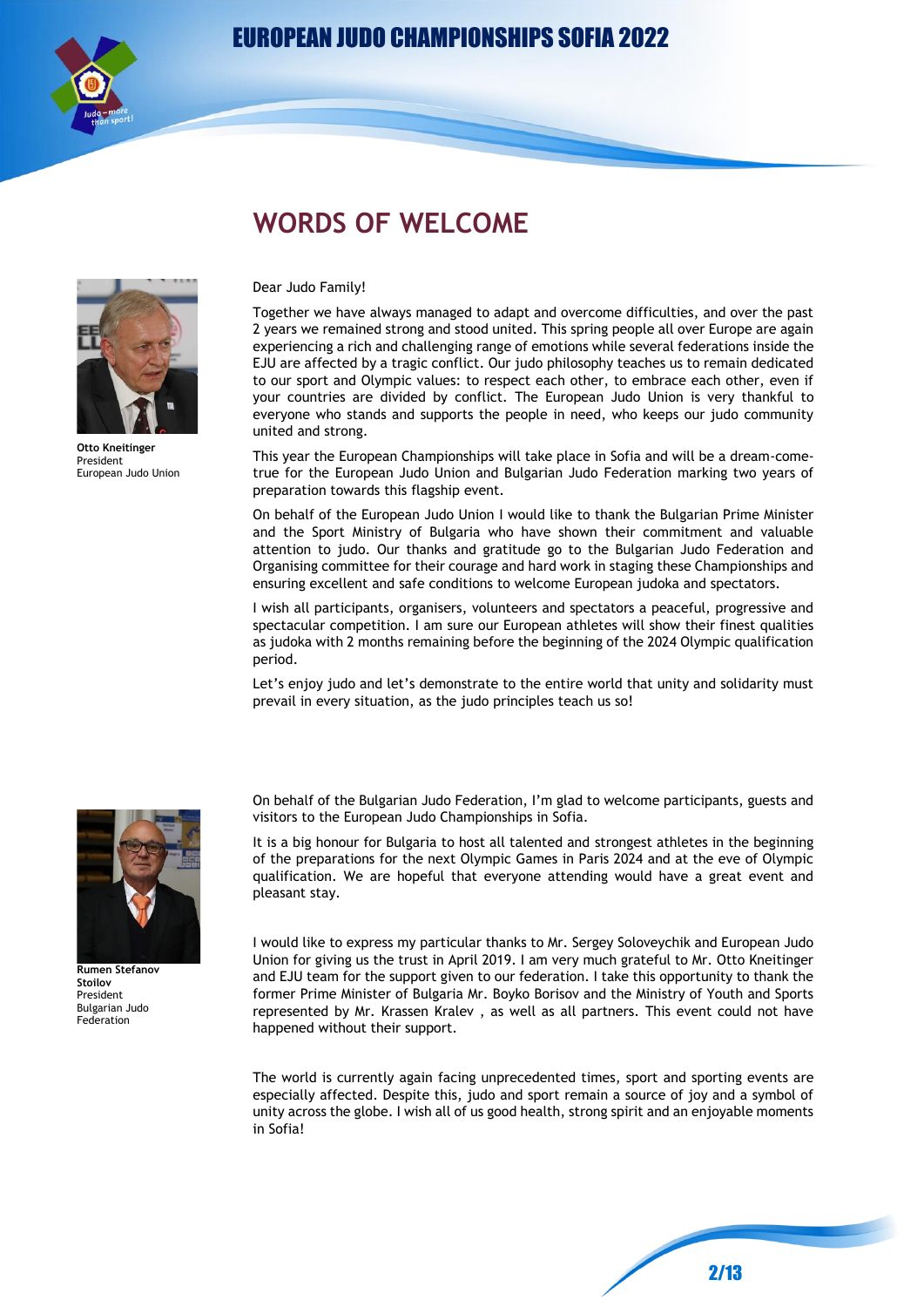



# **1. Regulations to minimize COVID-19 related risks**

#### **ANYONE NOT FOLLOWING THE LOCAL GOVERNMENT AND IJF COVID-19 PROTOCOLS WILL BE REMOVED FROM THE EVENT AND SUBJECT TO DISCIPLINARY ACTION!**

The fundamental principle throughout all EJU events during the COVID-19 era is to Protect and Be Protected by wearing a mask, sanitising, distancing and respecting the recommendations of the "Protocol for resuming IJF events during the COVID-19 pandemic" hereafter referred to as the IJF COVID-19 Protocol. All participants have the mutual responsibility to protect each other.

Each National Federation delegation participant (athlete, coach, team official, physiotherapist, doctor President etc.) must have read and understood the latest version of the IJF COVID-19 Protocol which can be found here: covid.ijf.org

The COVID-19 vaccines provide protection to the vaccinated only against seriously falling ill, but not against getting infected or transmitting the virus to somebody else, even if the chances of the latter is very low. Therefore, until vaccination reaches a high level among the judo family and there are other effective preventive methods available, or until it is globally accepted to conduct activities without safety measures, all the participants of any EJU event must follow the same protocol (being PCR tested before the event, upon arrival, during the event (if necessary), wear a mask, wash hands, follow the bubble system, etc.) to protect and be protected, in the spirit of unity and solidarity which is in our community's moral code.

#### **COVID-19 DOCUMENTS**

All pre-event COVID-19 documents must be uploaded on the IJF platform: my.ijf.org before travelling. If assistance is required please contact headoffice@eju.net. Fourteen (14) days after the event, all data will be deleted.

#### **EVENT PARTICIPATION**

To participate in the European Judo Championships Sofia 2022 each delegate is responsible to follow:

- The rules to enter the host country
- The Local Organising Committee's (LOC) Government COVID-19 measures
- The IJF COVID-19 Protocol rules

The LOC Government measures may be stricter than those detailed in the IJF COVID-19 protocol or vice versa, the stricter rules MUST be followed.

#### **INSURANCE**

It is the responsibility of the National Federation to ensure that in addition to their normal insurance they have sufficient insurance in place to cover any COVID-19-related costs, including repatriation. The LOC of the event and the EJU accept no liability for any claims relating to cancellation of the event due to COVID-19 or medical costs for any COVID-19 related illness that may affect a National Federation delegation member during the event.

#### **PLEASE NOTE:**

**Each National Federation taking part must nominate a Covid-19 Manager who is fluent in English.**

#### **There can only be ONE (1) COVID-19 MANAGER PER FEDERATION!**

#### **Before Travelling**

1. Check if you need a visa, and if yes - request it from the organiser. Please send a good quality passport copy (PDF) and filled in Visa Application form to the email: Diana Maximova, bfjudo-events@abv.bg. Please, see visa form uploaded.

2. Book accommodation and send a detailed rooming list. Last minute changes can be accommodated whilst the delegation waits in the bus or outside the hotel.

3. Present on arrival:

If you are FULLY vaccinated or recovered from Covid-19 disease in last 6 months before event:

1 PCR test which is not older than 72 hours before entering the bubble and vaccination certificate or recovery certificate If you are not or partially vaccinated:

two (2) PCR tests done maximum eight (8) days before entering the bubble and taken at least (minimum) 48 hours apart (can be more than 48 hours).

Please make sure that all documents have also has an English version.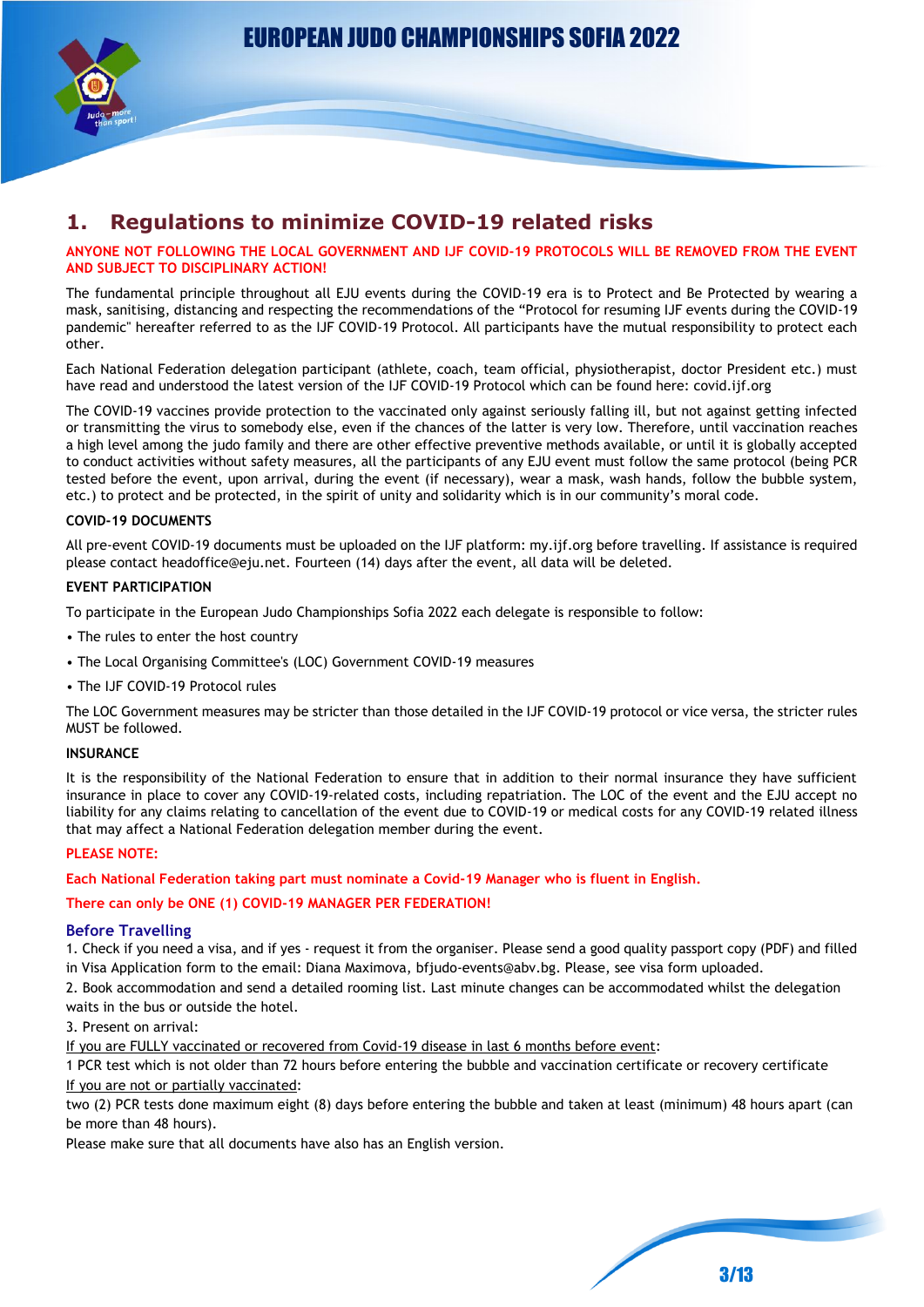

To maintain the required safety level at the EJU events, the following variants of vaccination are recognised as complete vaccination and the bearers as "fully vaccinated" within the validity period. In case the validity expires during an event, the status is upheld until the last day of the event.

All vaccination types are accepted, not only EMA or WHO approved products.

| Type of protection                      | Minimum time elapsed                  | Maximum time elapsed                  |
|-----------------------------------------|---------------------------------------|---------------------------------------|
| 1 dose of and 1 dose vaccines (Janssen, | Minimum 28 days from receiving the    | Maximum 6 months from receiving       |
| Sputnik Lite, or other)                 | dose                                  | the dose                              |
| 2 doses of any 2 dose vaccines          | Minimum 14 days from the 2nd dose     | Maximum 6 months from the 2nd<br>dose |
|                                         |                                       |                                       |
| Booster doses: 3rd or additional dose   | Minimum 7 days from the last dose     | To be determined by the WHO,          |
| (2nd dose after a 1 dose vaccine)       |                                       | currently no end of validity          |
| Recovery from infection and 1 dose      | Minimum 14 days from receiving the    | Maximum 6 months from receiving       |
|                                         | dose                                  | the dose                              |
| 1 dose and recovery from infection      | Minimum 11 days from the positive PCR | Maximum 6 months from the             |
|                                         | test                                  | positive PCR test                     |
| Recovery from infection                 | Minimum 11 days from the positive PCR | Maximum 6 months from the             |
|                                         | test                                  | positive PCR test                     |

Minors (under 18) are considered fully vaccinated after completing the first series of vaccination with no end of validity until further decision

During the period when the tests are done you should stay isolated and limit contact with other people as much as possible. If you experience any kind of symptoms do not start to travel (even with two negative PCR tests).).

4. Present upon arrival IJF Liability Release Waiver which is uploaded to my.ijf.org once and is valid through the whole year 2022. The document can be found under the link: https://www.ijf.org/covid19/2663 and on EJU homepage for every event. 5. **PCR tests, Vaccination Certificate/Recovery Certificate & Liability Release Waiver must be uploaded to the platform my.ijf.org by NF administrator well in advance BEFORE TEAM ARRIVAL.**

#### **Entering Bulgaria**

The following must be brought/at hand for border control:

- 1. Passport, ID, and applicable visas, as required.
- All regular border-crossing regulations must be followed regarding the validity of passports and visas, as applicable for each respective country
- Border control officers will check documents (passports or other documents that contain similar information)
- 2. Official Invitation.

 $*$  All participants must present a PRINTED invitation letter from the Bulgarian Judo Federation that the border control officers may keep.

3. Negative PCR test not older than 72 hours

4. Rules to enter the country can be found under the link: https://www.mfa.bg/en/customnews/main/24737

Please, check if you need some special documents.

#### **Entering a bubble**

The event venues (hotels, sport hall, training hall etc.) will be classified as bubbles and to reduce risk a "bubble to bubble" concept will be used. People are NOT allowed to leave their bubble as contamination could occur endangering the safety of the event and the health of the participants.

1. One (1) PCR test per participant will be performed immediately upon arrival. The test will be held in Hotel Ramada. Until test results are obtained, all participants must remain in their hotel rooms, where water and any paid meals will be ensured until the receipt of the test results.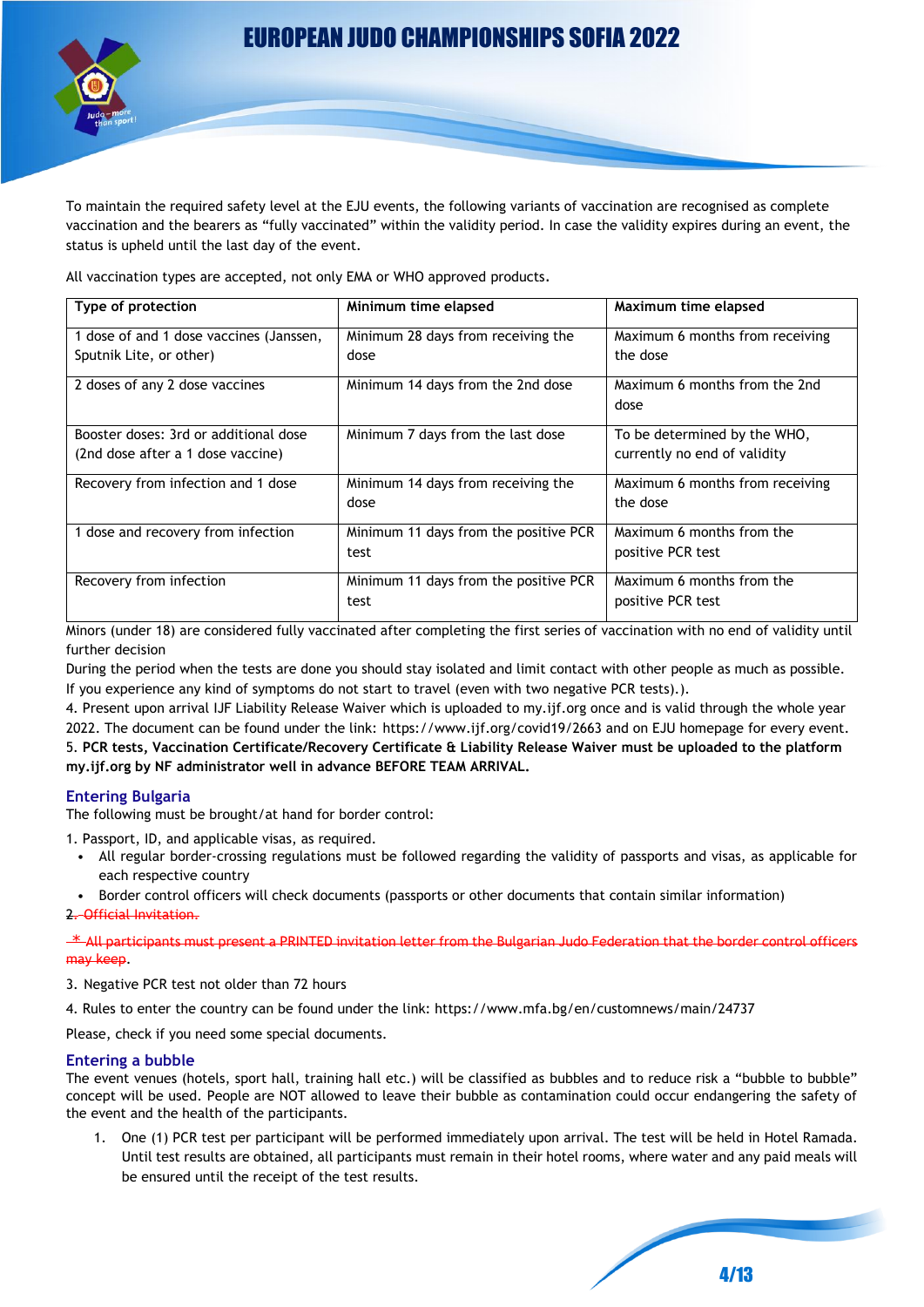

#### 3. **REQUIRED ARRIVAL SCHEDULE AND PCR TESTING**

- To ensure that testing and following procedures can be performed on time, all participants that wish to compete or be present on EC seniors must arrive at official hotels according to schedule below:
	- All heads of delegations/Covid-19 Manager must arrive not later than April 26<sup>th</sup> till 17:00.
	- All athletes must arrive at least 2 days before the day when they compete not later than 17:00.
- Participants will be RT-PCR tested for SARS-CoV-2, using nasopharyngeal (nose + throat) swab by authorised medical staff.
	- Testing times: Tuesday, April 26 th, 2022, 09:00 19:00

Wednesday, April 27 th, 2022, 09:00 - 19:00

Thursday, April 28 th, 2022, 09:00 - 19:00

Friday, April 29 th, 2022, 09:00 - 19:00

**Waiting time for results not more than 6 hours from taking the sample.**

- 4. Costs of PCR testing will be charged to delegations. Cost per PCR test: **100€**
- 5. **Antigen re-test for athletes will be taken before that weigh-in.**
- 6. If any other conditions and requirements will arise till the start of the event they will be informed additionally.

#### **Throughout your stay**

1. Wash/sanitise your hands regularly, especially if you have had contact with a person or an object. Competitors should wash and disinfect their hands and feet regularly, especially before the warm-up and the contest.

2. No handshake - greet each other with a bow.

3. Wear a mask at all times (change it at least twice a day). Exceptions: masks are not obligatory on the Field of Play tatami, on the warm-up tatami whilst warming up or on the training tatami whilst training. Masks may be removed while eating in dining areas. Coaches can remove their masks when entering the coach box, but must replace it when leaving the coach box.

4. Maintain 1.5 m distance at all times, except for competitors during training, their contests and during warming up with ONE PARTNER.

5. Submit yourselves to contactless temperature measurement by the organiser on arrival at the point of entry in the country, at accommodation premises, throughout the competition venue and at any official venue of the event, to be accepted by all accredited population.

Anyone registering a high temperature will be asked to remain outside and their Delegation COVID-19 Manager, the LOC COVID-19 Manager and the EJU COVID-19 Manager will be contacted. An opportunity to recheck their temperature will be given, if it is still high a final decision will be made by the LOC COVID-19 Manager and the EJU COVID-19 Manager.

#### **In case of positive result**

In case of a positive test result the host country Government procedure will be followed.

Quarantine period: 10 days

Quarantine hotel: the same hotel where they are accommodated

Hotel address: See Official Hotels

Rates: normal hotel rate Full Board single room during time of the event. From Monday after the event regular hotel price will be charged. Anyone with a positive test MUST stay in the quarantine hotel provided by the organiser. The cost must be paid by the National Federation.

#### **Insurance**

It is the responsibility of the National Federation to ensure that in addition to their normal insurance they have sufficient insurance in place to cover any COVID-19-related costs. The organiser of the event and the EJU accept no liability for any claims relating to cancellation of the event due to COVID-19 or medical costs for any COVID-19 related illness that may affect a National Federation delegation member during the event.

#### **Symptoms after arrival**

Anyone who experiences symptoms after arrival must immediately contact their Team COVID-19 Manager EJU Covid Manager: Dr Peter Smolders - [smolderspeter@skynet.be](mailto:smolderspeter@skynet.be) - +32 475 32 59 75 Local Covid Manager: Dr. Dimitar Mihaylov– dimitar.mihaylov@ramusmedical.com- +359 88 868 4548

#### **Exit tests**

Exit tests may be booked with the organiser, if required. Where to book: [bfjudo-events@abv.bg.](mailto:bfjudo-events@abv.bg) Price: PCR test:100€, antigen test: 45 €.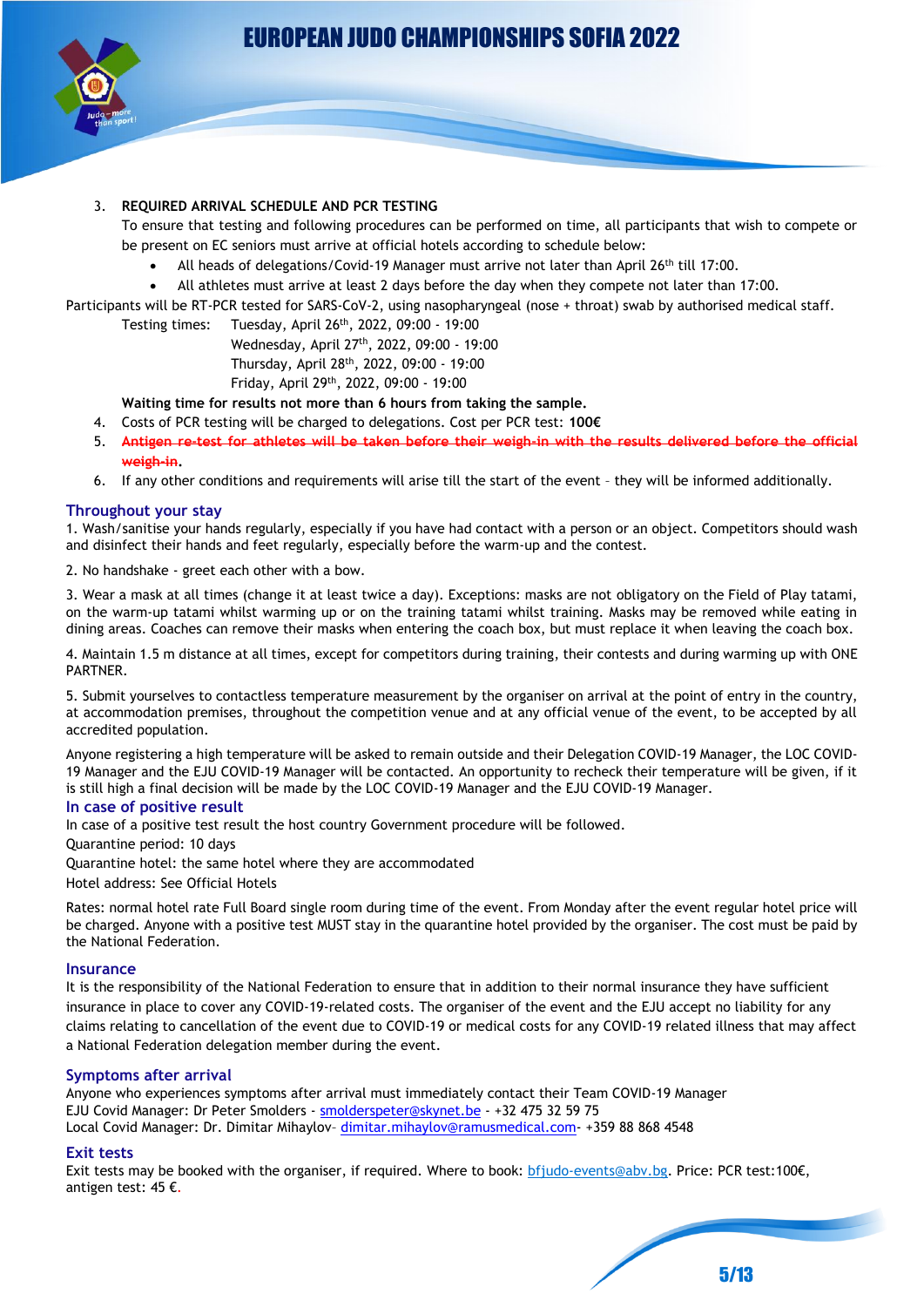# **2. PROGRAM**

| <b>Local time</b> | <b>PROGRAM</b>                                       | Place        |
|-------------------|------------------------------------------------------|--------------|
|                   | Tuesday, April 26th                                  |              |
| $09:00 - 19:00$   | <b>PCR Testing</b>                                   | Ramada Hotel |
|                   | <b>Wednesday, April 27th</b>                         |              |
| $09:00 - 19:00$   | <b>PCR Testing</b>                                   | Ramada Hotel |
| $12:00 - 20:00$   | Accreditation, Organiser financials                  | Ramada Hotel |
|                   | Thursday, April 28th                                 |              |
| 09:00 - 19:00     | <b>PCR Testing</b>                                   | Ramada Hotel |
| 16:00             | Draw                                                 | Online draw  |
| $17:30 - 18:00$   | Unofficial weigh-in                                  | Ramada Hotel |
| 18:00 - 18:45     | Official weigh-in: W -48/-52/-57 kg<br>M -60/-66 kg  | Ramada Hotel |
|                   | <b>Competition Day 1</b><br>Friday, April 29th       |              |
|                   | Women: -48/-52/-57 kg<br>Men: -60/-66 kg             |              |
| $09:00 - 19:00$   | <b>PCR Testing</b>                                   | Ramada Hotel |
| 08:30             | Meeting of the referees                              | Arena Armeec |
| 09:30             | Elimination rounds, Repechage, Semifinals            | Arena Armeec |
| <b>TBC</b>        | <b>Opening Ceremony</b>                              | Arena Armeec |
| 16:00             | Final Block: Medal Contests                          | Arena Armeec |
| $17:30 - 18:00$   | Unofficial weigh-in                                  | Ramada Hotel |
| $18:00 - 18:45$   | Official weigh-in: W -63/-70 kg<br>M-73/-81 kg       | Ramada Hotel |
|                   | Saturday, April 30th<br><b>Competition Day 2</b>     |              |
|                   | Women: -63/-70 kg<br>Men: -73/-81 kg                 |              |
| 09:30             | Elimination rounds, Repechage, Semifinals            | Arena Armeec |
| 16:00             | Final Block: Medal Contests                          | Arena Armeec |
| $17:30 - 18:00$   | Unofficial weigh-in                                  | Ramada Hotel |
| 18:00 - 18:45     | Official weigh-in: W -78/+78 kg<br>M-90/-100/+100 kg | Ramada Hotel |
|                   | Sunday, May 01st<br><b>Competition Day 3</b>         |              |
|                   | Women: -78/+78 kg<br>Men: - 90/-100/+100 kg          |              |
| 10:00             | Elimination rounds, Repechage, Semifinals            | Arena Armeec |
| <b>TBC</b>        | Closing Ceremony and Handing over of the Flags       | Arena Armeec |
| 16:00             | Final Block: Medal Contests                          | Arena Armeec |
| Monday, May 02nd  |                                                      |              |
| All day           | Departure of the delegations                         | Ramada Hotel |

**Attention: The program is provisional. The schedule of the contests may be modified according to the total number of entries or TV requirements.**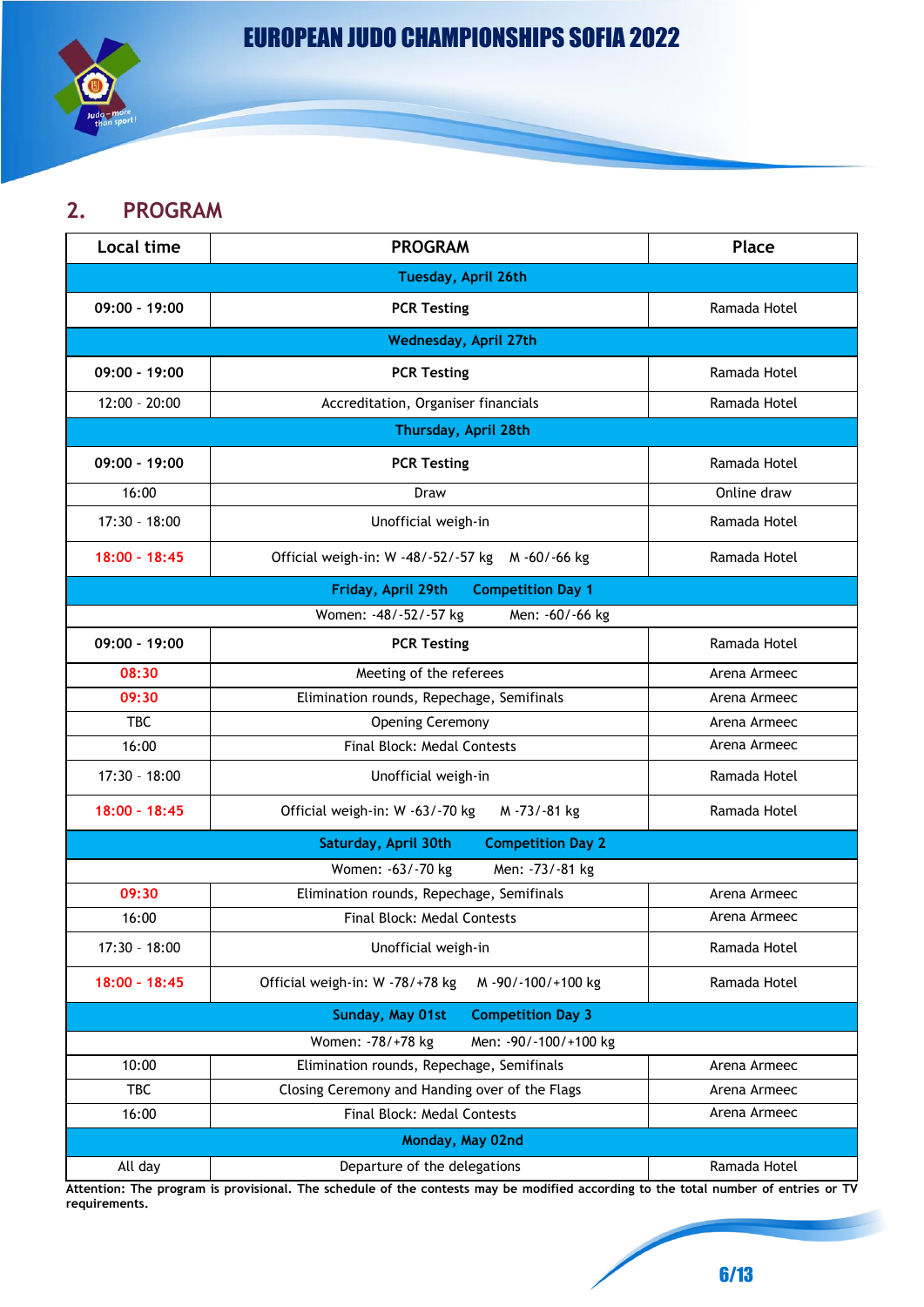

### **3. COMPETITION PLACE**

#### **Arena Armeec**

*Address:* 1 Asen Iordanov boulevard, 1113 Sofia http://www.arenaarmeecsofia.com/

### **4. ORGANISER**

#### **Bulgarian Judo Federation**

*Address:* 1040 Sofia, 75 Vasil Levski Blvd.

Tel: +359 2 930 0602; +359 2 930 0609

Email: bfjudo-events@abv.bg Website: www.judo.bg



#### *Emergency contacts:*

Ms. Diana Maximova (General Matters) + 359899737733; bfjudo-events@abv.bg Ms. Vesela Vankova (Accommodation) + 359888317722; bfjudo-events@abv.bg

Mr. Nikolay Ignatov (Transfers)  $+359884797237$ ; [zaprianov\\_tr@abv.bg t](mailto:portugalevents@fpj.pt)

# **5. PARTICIPATION**

#### **Nationality**

These European Championships are open for all Member Federations of the European Judo Union (EJU). The competitors must be of the same nationality as the country, which enters them. Competitors who have double nationality can only represent 1 country.

**After having represented a country in the Olympic Games, in continental or regional games or in world or regional Championships, recognised by the EJU, she/he may not represent another country unless she/he meets the following conditions:** When a competitor wants to change nationality, she/he must wait 3 years before she/he can represent the new country, unless the two countries concerned (the old country and the new country) agree to authorize the change of nationality and this is approved by IJF (see IJF SOR, chapter 1.9). **Important: Entry for the new country is only possible after approval of IJF!**

#### **Age**

Athletes must be minimum 15 years (born in 2007 and before)

# **6. INSCRIPTION**

#### **JUDOBASE Registration**

All participants and delegates must be in possession of an IJF ID Card and registered for this event in the IJF Registration System (**JUDOBASE**): <https://admin.judobase.org/> by **April 17th 2022.** After the deadline further registrations (late entries, replacements) are exclusively handled during accreditation according to the following rules:

|                                                    | NO IJF Official ID Card                            | Late entry<br><b>IJF Official ID Card: YES</b> | Replacement<br><b>IJF Official ID Card: YES</b> |
|----------------------------------------------------|----------------------------------------------------|------------------------------------------------|-------------------------------------------------|
| <b>Athletes</b>                                    | • ENTRY NOT POSSIBLE<br>• REPLACEMENT NOT POSSIBLE | letter + $302$                                 | letter + $0 \in$                                |
| Other delegates (Head of delegation,<br>Coaches, ) |                                                    | letter + $0 \epsilon$                          | letter + $0 \in$                                |

Please note:

- After the inscription deadline, replacements or additions can only be made on spot during accreditation, presenting a signed and stamped permission letter of the National Federation.
- Persons, who are banned by their Federation, cannot be entered as late entry or replacement.
- Persons without IJF ID Card can only be entered on spot, if IJF ID Card will be ordered until end of Accreditation.
- Above mentioned late entry fee has to be paid in cash on spot.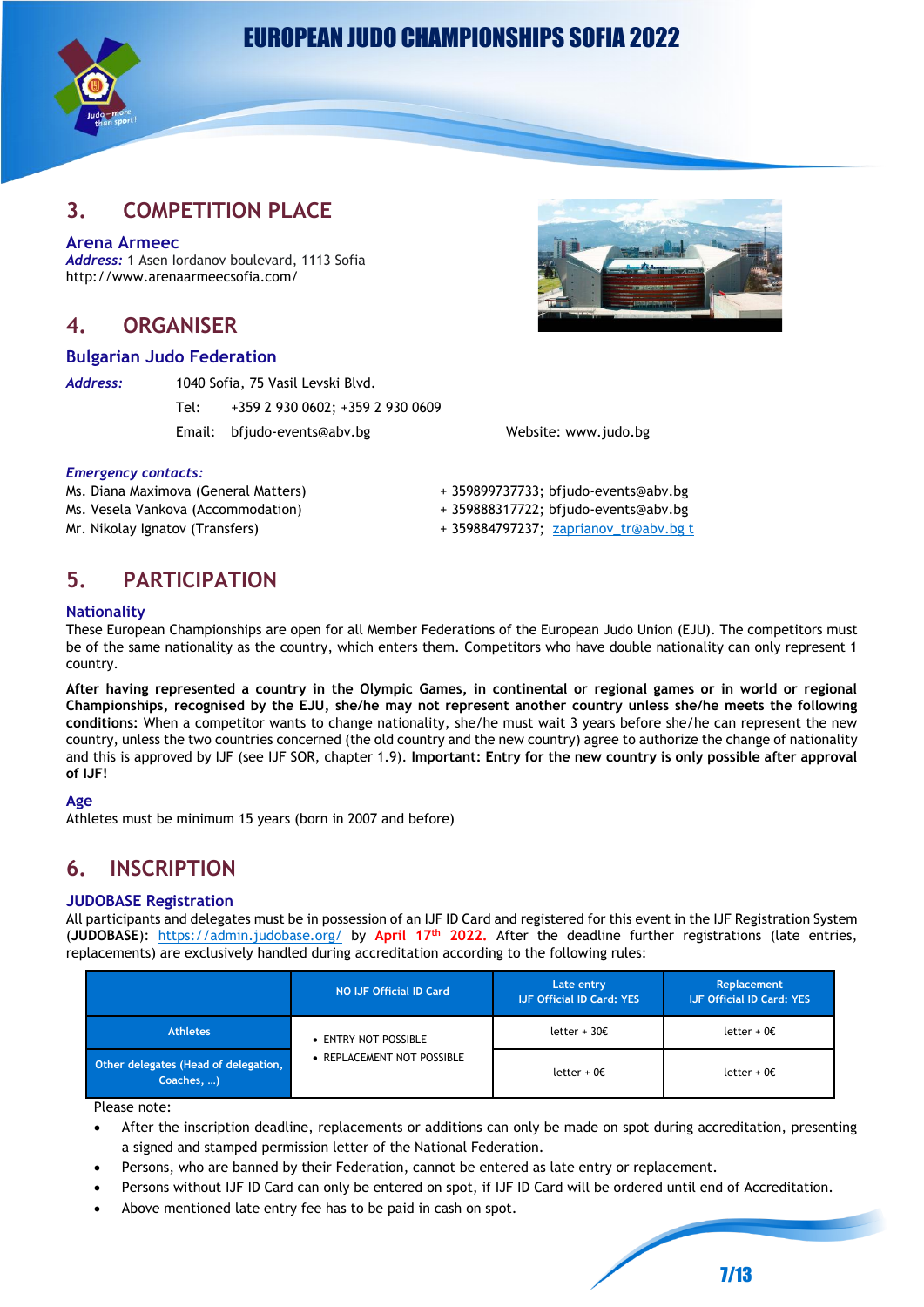

# **7. ENTRY FEE**

The federations must pay an entry fee of **100 Euro** per participating competitor (according to their numerical entry) to the following bank account by **April 01st 2022**

> European Judo Union (EJU) Address: Wehlistrasse 29/1/111, 1200 Vienna, Austria OTP Bank, Hungary ACCOUNT NR: 11763945-03959886<br>IBAN NR: 111841176394503959 IBAN NR: HU84117639450395988600000000 (EURO) SWIFT: OTPVHUHB

# **8. DEADLINES**

| <b>JUDOBASE Registration:</b> | April 17th 2022 |
|-------------------------------|-----------------|
| Travel details:               | April 17th 2022 |
| Hotel Reservation & Payment:  | April 01st 2022 |
| Visa Application:             | April 01st 2022 |
| Payment entry fee:            | April 01st 2022 |

# **9. ACCREDITATION**

The times and place for check-in and accreditation are specified in the program. Federations must arrive and check-in within the time limits provided. A maximum of 2 representatives per National Federation are allowed in the accreditation room.

#### **Accreditation**

A list of all the inscribed competitors is generated by the JUDOBASE system, which is confirmed by the head of delegation that it is the final list, with the correct names, the correct categories and the correct IJF World Ranking List positions. The list of entries is confirmed with the EJU official. No inscription will be accepted after the end of the nation control.

#### **Control of Nationality**

Each competitor's **PASSPORT** or copy of the passport (in case the competitors are still travelling) or official identification document with photo will be requested by the EJU official to check nationality and age of the competitors. The competitors must not be present at the nationality control.

#### **Finances EJU**

The federations must be in order with the annual fee and other financial obligations to the EJU. The entry fee per competitor must be paid to the EJU. In order to take part at the competition the national federation must have fulfilled the necessary payments to the organizer and the EJU. In case there was overpayment, or athletes did not arrive for valid reasons, EJU Treasury shall transfer this difference to the Federation's account.

#### **Organizer finances**

All finances must be settled beforehand. Payment in cash money upon arrival is not allowed due to safety reasons. The delegations' departure date, time, number of people and travel details must be confirmed beforehand. Any changes will be settled by email or by phone. Contact name and number for each delegation should be provided beforehand.

#### **Flag and Anthem Control**

The head of delegation confirms the flag and the anthem which will be used for the medal ceremony.

Accreditation cards are handed over to teams after finishing the whole accreditation process. The EJU accreditation cards for the European Championships must be presented at the official weigh-in and before each contest.

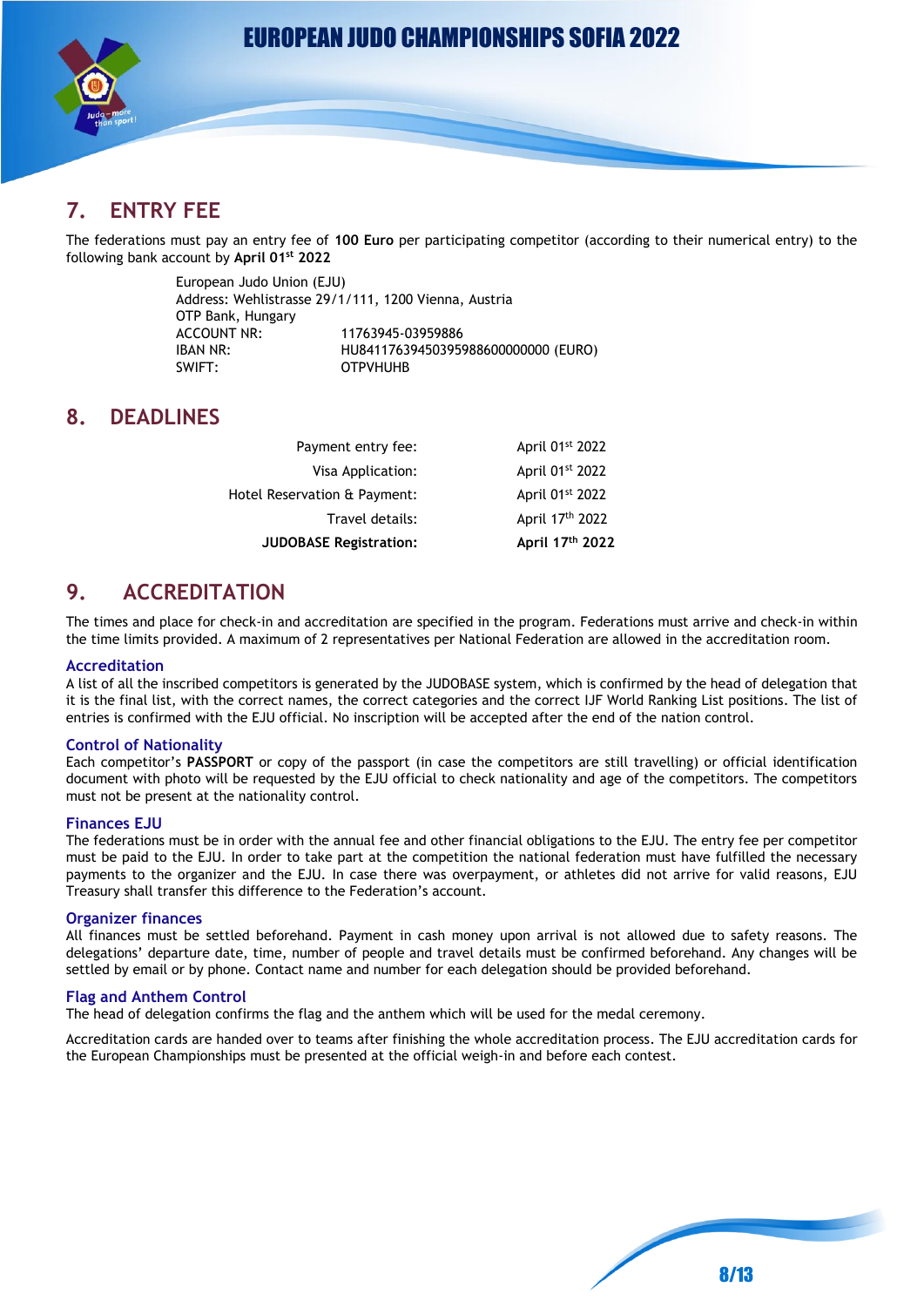



### **10. TECHNICAL INFORMATION**

#### **10.1 COMPOSITION OF DELEGATION**

Each delegation may enter a maximum of 9 athletes in total for men and 9 athletes in total for women. In each weight category of men or women a maximum of 2 athletes can be entered. The maximum number of athletes per delegation is 18.

#### **10.2 COMPETITION FORMULA**

The Competition will be held using **Quarter Final Repechage System**.

#### **10.3 WEIGHT CATEGORIES**

**Women:** -48, -52, -57, -63, -70, -78, +78 kg **Men:** -60, -66, -73, -81, -90, -100, +100 kg

#### **10.4 DURATION OF CONTEST**

Duration men's & women's contests: **4 minutes** and **Golden Score without time limit**.

#### **10.5 WEIGH-IN**

The weigh-in will be carried out in accordance with the IJF SOR section 7. The athlete's official weigh-in will be scheduled the day before the competition.

- Unofficial weigh-in: 17:30 to 18:00
- Official weigh-in: 18:00 to 18:30

The place for weigh-in can be found in the program.

**Athletes must present their EJU accreditation card and their passport** (National ID Cards showing nationality and date of birth are also accepted).

**Random weight checks** can be organized in accordance with the IJF SOR section 7 before the first contests in the morning of the competition. **Athletes must present their EJU accreditation card, passport is not required.**

#### **10.6 DRAW**

#### **The draw will be held online.**

**Seeding:** Up to a maximum of the top eight athletes among the entered athletes in each weight category will be seeded based on their IJF WRL position.

#### **10.7 AWARDS**

The organizer shall provide a certificate of participation for each competitor (given to head of delegation) and medals, given at the medal ceremony:

- o First place: Gold medal
- o Second place: Silver medal
- Two Third places: Bronze medals

#### **10.8 ANTI-DOPING**

Doping control will be executed according to the IJF MEDICAL AND ANTI-DOPING HANDBOOK (IJF SOR – Appendix E) and will include one (1) athlete per category by random selection from the medal winners.

The draw is carried out in accordance with the IJF Anti-doping Rules and the IJF SOR during the competition before the start of the final block on the first competition day.

Competitors must report to the Doping Control Station immediately after signing the Notification form. Pursuant to WADA ISTI Art. 5.4.4, prior to doping control, athletes can take part in the awarding ceremony and fulfil their press commitments or receive medical treatment if needed. The selected competitors will be constantly accompanied by an official chaperone (appointed by the organizing committee) from the time of notification until arriving at the Doping Control Station. A person of the athlete's choice (team doctor, coach, trainer, delegation head etc.) may accompany them.

IJF/EJU keep the right to test any participating athlete beyond the above selection during an event. All additional tests are deemed in-competition tests.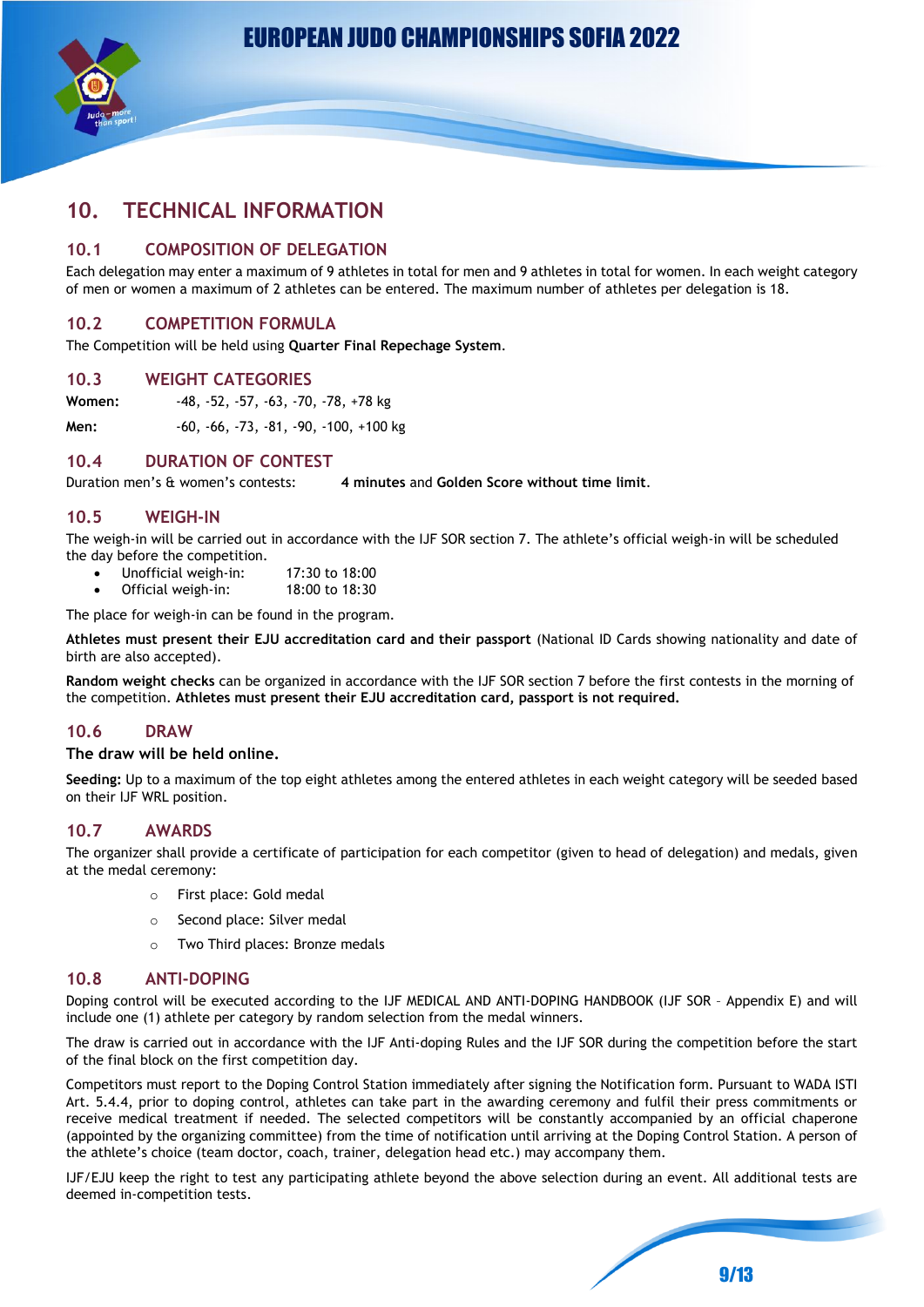

# **11. OFFICIAL HOTEL**

**All participants and delegates have to book their accommodation via the organisers. Due to the COVID-19 situation ALL participants must stay in the official hotel Ramada.**

**A minimum stay of 3 nights is obligatory.**

#### **Hotel for delegations, referees and EJU team: Ramada by Wyndham Sofia City Center**

Address: 131 Maria Louisa Blvd, Sofia, 1202, Bulgaria

Distance to the airport: 12 km (15 minutes driving); distance to the Sports Hall: 8 km (12 minutes driving)

Check-in time: 14:00; check-out time: 12:00

| prices are per person per<br>night | ВB             | Lunch         | Dinner        |
|------------------------------------|----------------|---------------|---------------|
| Single room                        | <b>185 EUR</b> | <b>22 EUR</b> | <b>22 EUR</b> |
| Double room                        | <b>150 EUR</b> |               |               |

The **binding hotel reservation** must be sent to the organizer by **April 01st 2022.** Reservations will be processed strictly according to the date of booking. In case the requested hotel is fully booked, the federation will be informed and asked to make a new reservation. Reservations can be confirmed only after receiving 100 % of the total accommodation cost that must be sent to organiser's bank account before **April 01st 2022**, otherwise accommodation cannot be guaranteed for your delegation.

In case a federation does not send the hotel reservation to the organizers before **April 01st 2022**, a **10% surcharge** will be added to the expenses (in case of bank transfer and in case of cash payment!).

#### **Cancellation policy**

Before April 01<sup>st</sup> - full refund April 02<sup>nd</sup>-15<sup>th</sup> - 50% refund After April 15<sup>th</sup> - no refund In case of tournament cancellation by the EJU or the Bulgarian authorities full payment will be refunded. Important: Injuries, visa problems or sickness are not valid reasons for cancellation of rooms.

#### **Account details:**

| Name of the bank   | <b>DSK BANK</b>                            |
|--------------------|--------------------------------------------|
| Adress of the bank | 19, Moskovska street, Sofia 1036, Bulgaria |
| <b>IBAN</b>        | BG84 STSA 9300 0023 3024 40                |
| SWIFT:             | <b>STSABGSF</b>                            |
| Purpose of payment | EJC Sofia 2022 (Country)                   |

**All bank fees and money transfer costs must be paid by the sending federation.**

**Payment in cash money upon arrival is allowed. Regretfully no credit cards can be accepted on spot.**

**The person attending accreditation must bring proof of the bank transfer.**

**In case of any extra costs arising from the hotel stay, damages to property of hotel or competition venue caused by members of a delegation, the responsible National Federation will be charged by the Organizing Committee.**

### **12. TRANSPORT**

#### **NEAREST AIRPORT: Sofia Airport**

The organizer will take care of the transportation from the above-mentioned airport to the official competition hotels, competition venue and other competition facilities during the competition. Transport will be provided only to those who are accommodated via the organiser. The transfers are only offered on the days when the delegations are booked in an official hotel through the organisers. ONLY OFFICIAL TRANSPORTATION MAY BE USED WHILST IN THE BUBBLE.

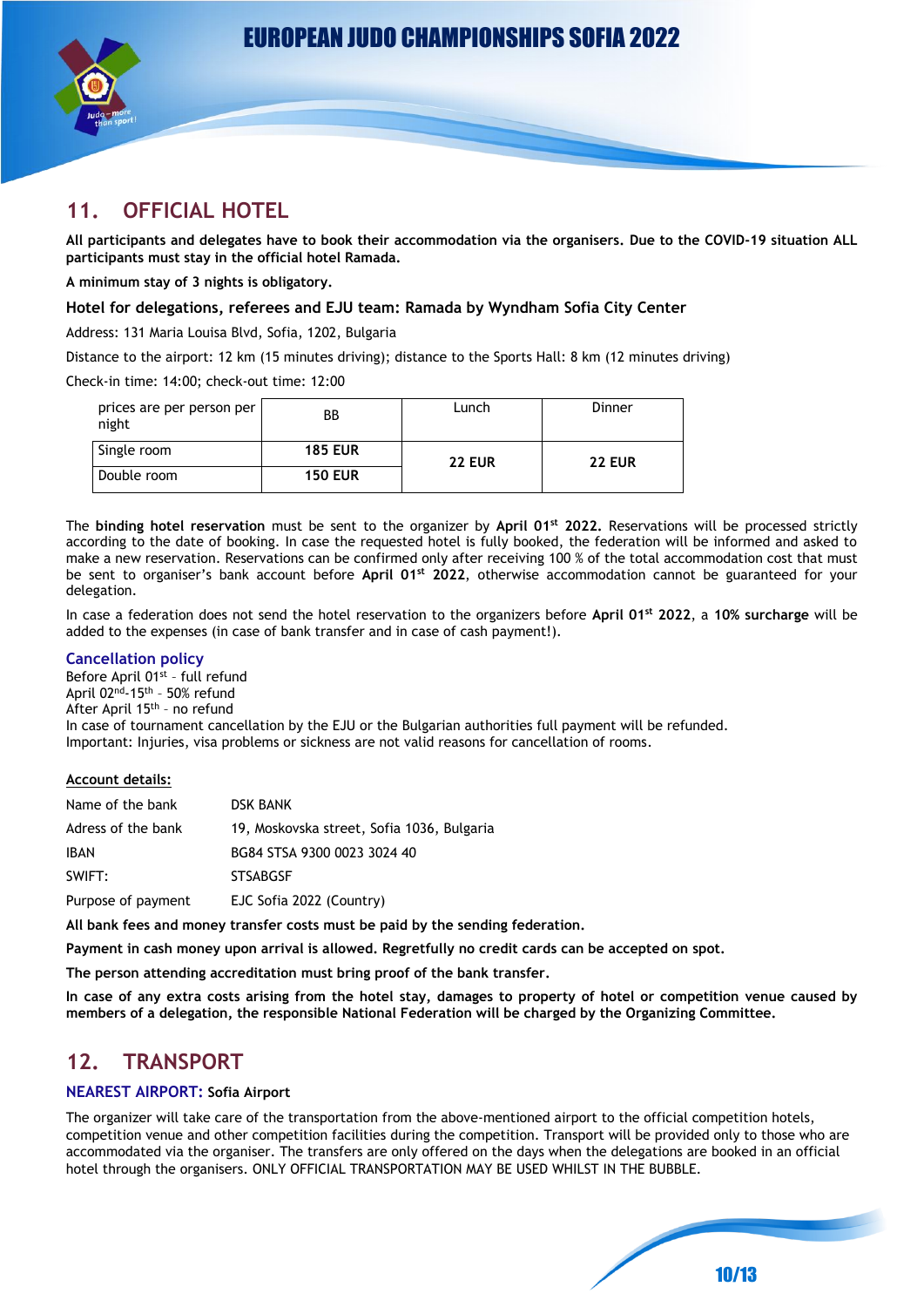

# **13. TRAINING**

Tatami for training will be available at Ramada by Wyndham Sofia City Center.

Tuesday, April 26th, 2022: from 13:00 till 21:00;

Wednesday, April 27th till Saturday, April 30th 2022: from 09:00 till 21:00

Booking of training sessions can be done per email to the organiser: mimi\_ibg@yahoo.com.

Training on competition days in Arena Armeec, warm up arena is NOT ALLOWED due to Covid19 restrictions.

### **14. VISA**

The organisers will help with obtaining entry visas for competitors and officials. Please specify all information that is needed in the invitation letters for visas and submit the form and a scanned copy of the first page of the passports until **April 01st , 2022.**

### **15. MEDIA**

Official or EJU recognized media can apply online for a Media accreditation (https://www.eju.net/media/) not later than April 15<sup>th</sup> 2022. Time and place for Media Check-in will be announced closer to date.

Due to the Covid-19 situation restrictions for media attendance may apply. All media representatives attending the event must stay in the bubble.

# **16. JUDOGI CONTROL**

#### **Approved Judogi**

All Judoka must compete in IJF Approved Judogi (only red label allowed). Judogis from all IJF suppliers are allowed (see www.ijf.org  $\rightarrow$  Official Supplier List).

#### **Judogi Control**

It will be operated with a Sokuteiki prior to the fight. Each of the competition clothing articles (jacket, trousers and belt) must have the official IJF label, which will be controlled with an optical lamp (coloured belts do not have to have the IJF label).

The jacket and the trousers must be of the same brand (belt can be of a different brand).

#### **Backnumber**

Each competitor taking part in the EJU events is obliged to have sewn on the back of his Judogi the official backnumber (both EJU and IJF are allowed) bearing his surname and his National Olympic Committee abbreviation. The backnumber can be ordered from **[www.mybacknumber.com](http://www.mybacknumber.com/)** or **www.officialbacknumber.com** (Attention: production and delivery may take around 4 weeks). The SPONSOR part (if needed) will be given to the head of delegation during registration, and the athletes can stick it themselves using the special glue on the back number.

#### **Markings and Advertising**

The space on the *shoulder stripes* (25cm x 5 cm on both right and left side) and on the *upper arms* (10cm x 10cm on both right and left side) can be either used for **own sponsors of the Federation** or **Judoka or EJU Suppliers**, **BUT not for any other Judogi supplier**.

The space on the right chest (5cm x 10cm) can be used by federations and their Judoka for their own sponsors. The logo of a Judogi brand can only be used, if it corresponds with brand of the Judogi itself and if it is of an EJU Supplier.

**Please note**: On all advertising spaces it is strictly prohibited to promote tobacco, alcohol, any substances listed in the doping code, or any product or service contrary to public morals.

The space on the **left chest** (10cm x 10cm) can be used for the national colours or the national emblem corresponding with the IOC code on the backnumber (regional emblems are not allowed).

All other markings on the Judogi, like Judogi brand logos, name of Judoka, etc. have to comply with the IJF Judogi Rules (see IJF SOR Appendix C).

Detailed information is available on [http://www.eju.net/statutes.](http://www.eju.net/statutes)

**Important:**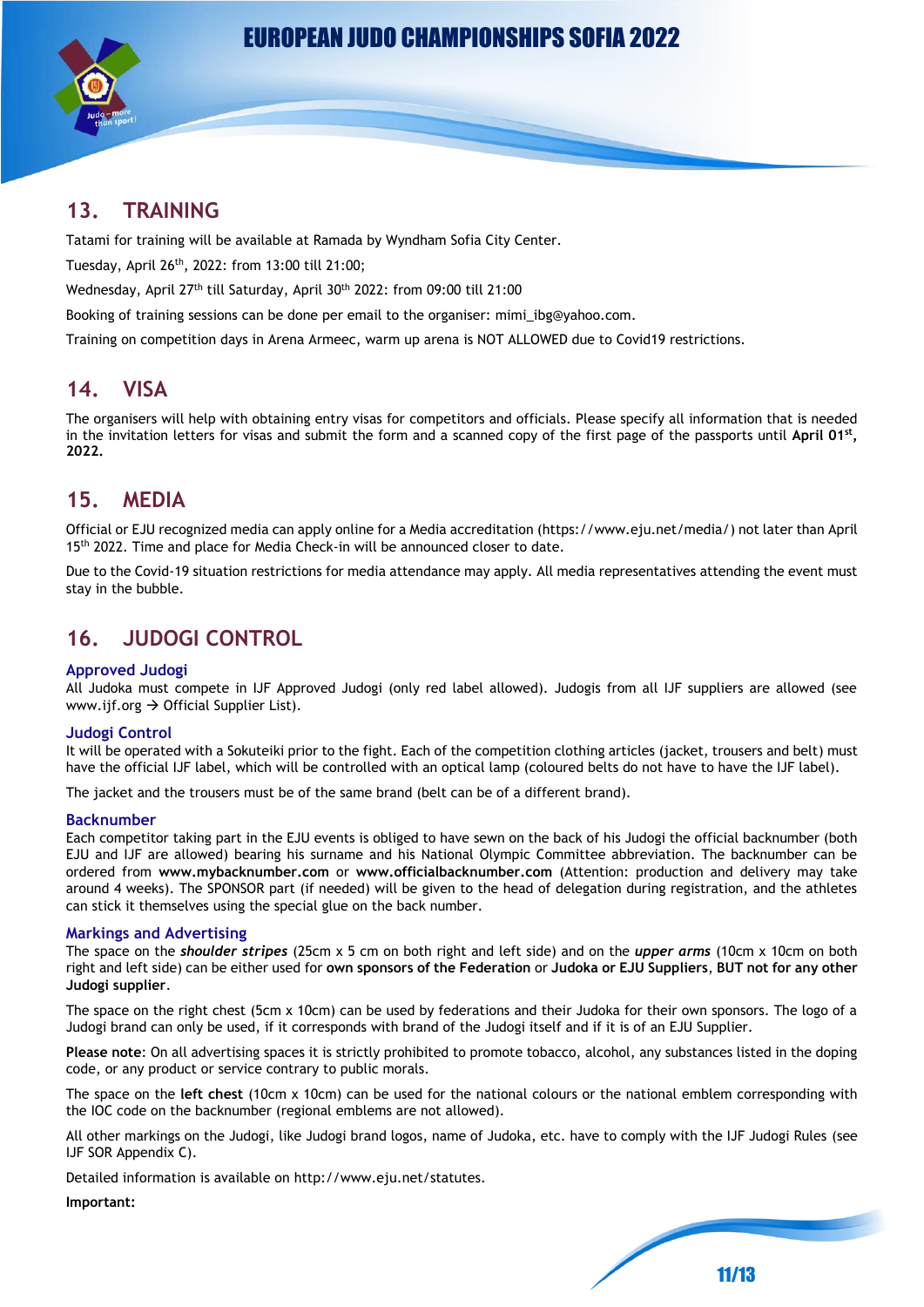

- If an athlete does not respect the Judogi rules, the athlete will not be permitted to pass the Judogi Control, and the coach who is responsible for the athlete will be suspended for the rest of the competition day.
- The organiser is not obliged to provide reserve Judogi at Judogi Control, but the athlete is allowed to present himself in another IJF Approved Judogi, complying with the Sokuteiki rule (and without backnumber) - in this case no coach can go with this athlete to the mat!
- In the case of a repeated offence the coach will be suspended for the rest of the competition.

# **17. REFEREEING**

#### **17.1 SELECTION & REGISTRATION OF REFEREES**

The EJU Refereeing Commission will select the referees for these Championships by name, based on the results of the 2019, 2020 and 2021 ranking lists. The federations will get the information in time.

After the nomination of the referees, the federation must confirm the participation to EJU Head Office by the deadline stipulated in the letter. Further, the referee must be entered by his/her federation like every other delegate in **JUDOBASE** and also the hotel reservation has to be done by the national federation.

#### **17.2 REFEREE MEETING**

A referee meeting is scheduled one hour before the start of the first competition day. Time and place are stated in the program. The attendance to the Referee meeting is strictly compulsory.

#### **17.3 REFEREEING RULES**

The competition will be carried out according to the rules and sporting codes of the IJF and EJU.

In case of direct Hansokumake against the spirit of judo, a joint decision would be taken by the EJU Sports Commission and the EJU Refereeing Commission. In this case, the Judoka would receive no medal and no ranking points for that tournament.

Note: A competitor who has been declared as a loser by injury can continue the competition, as well as after Hansokumake for the technical mistake. A competitor, who has got a direct Hansokumake as the penalty against the spirit of our sport, will not be authorised to continue the competition.

# **18. COACHING**

Coaches nominated by their National Federations should respect the IJF Code of Ethics point 4 and IJF SOR point 9.6. Any coaches not adhering to these rules could be subject to disciplinary action.

# **19. RESPONSIBILITY OF THE FEDERATIONS**

#### **Medical Certificate**

The sex certificate and the medical certificate of the competitors are not required. The competitors will compete under the full responsibility of the federations.

#### **Insurance**

Each federation is responsible for insuring its competitors against 'injury and third part risk (public liability)' during the period of the championships. The European Judo Union declines all responsibility.

#### **Attitude of Competitors**

The federations are responsible vis-à-vis the EJU concerning the general attitude of their competitors.

#### **Image of Athletes**

The federations are responsible to have obtained the rights for the EJU to use the competitor's image in whichever way it considers it necessary for the promotion of the sport.

Neither the organizer of the event, nor the European Judo Union (nor any of its officials or members) will be liable or responsible for any personal injury nor for any loss or damage to your property arising out of your participation and travelling in connection with these events.

#### **Consent for Photography/Videos/Filming**

Delegates inscribed by their National Federations for EJU events consent to the EJU and its media partners to use content of them, including data, live results, photographs and/or video recordings (hereafter referred to as Media). This media may be